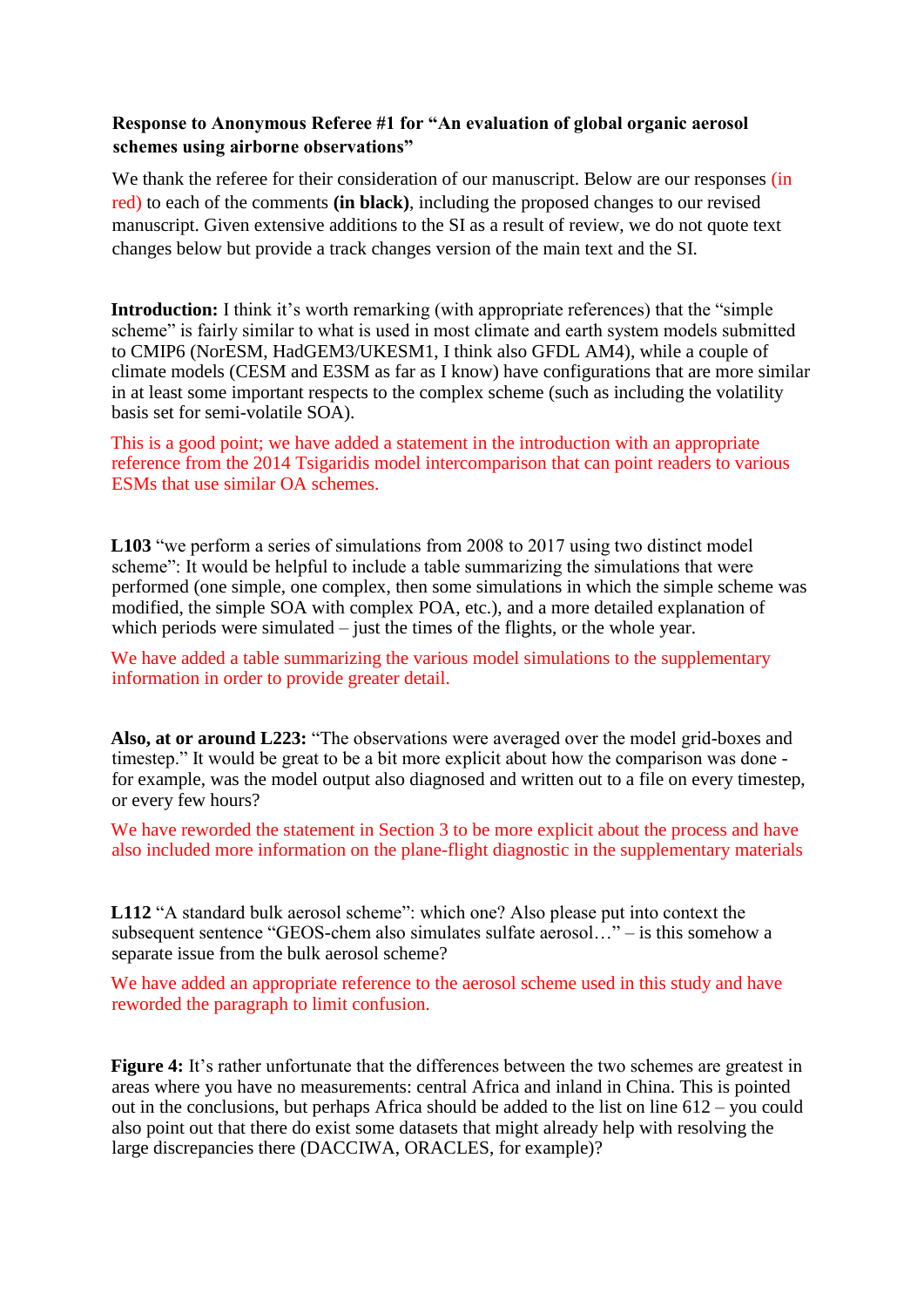## We have added Africa to the list and have mentioned some relevant campaigns.

"The explicit aqueous uptake mechanism for the isoprene-derived SOA products also results in substantially larger global isoprene SOA burdens (0.31 Tg) when compared to the 'pureVBS' treatment of isoprene-derived SOA that simulates an annually averaged ISOA burden of 0.12 Tg" - -so was there an additional simulation performed with the aqueous uptake turned off? Can you be a bit more detailed about what differences this causes, maybe adding another row to Table 2 where isoprene SOA is split into aqueous and non-aqueous contributions?

The isoprene SOA in the complex scheme does not include any non-aqueous contribution and is an explicit scheme that does not include any reversible partitioning. The 'pure VBS' simulation models isoprene SOA using the VBS (no explicit mechanism) as in Pye et al., (2010) and was used in the paper in order to provide context for the complex scheme results. We have updated our model description to explicitly clarify this in order to limit any confusion and have also added a separate category to the model descriptions in the SI.

**L295**. It is stated in the abstract that the model skill is superior to previous model evaluations, and in this section at line 295 the model is compared to an ensemble from Tsigaridis et al 2014. However, the reasons why the model differs from the ensemble probably vary from model to model. For the GEOS-chem model, the authors already include some comments about how the current model differs from that in Heald et al 2011 at lines 427 and 438. Can the authors identify whether it is changes to the emissions inventories since the 2011 paper, or changes to the OA schemes, that are responsible for the differences? Also, perhaps it is worth saying why some of the campaigns from Heald et al 2011 were used in the current study, but not others (presumably this was just to avoid running the simulations for unfeasibly many years)?

While it is likely that the model improvement is largely due to the combination of changes in OA schemes and emissions, it is difficult to attribute model improvement between the different versions given the large number of changes to model code and inputs without running an extensive series of sensitivity experiments with the older code. This is thus regrettably beyond the scope of the work.

We selected a list of representative campaigns to conduct this study and, given the number of simulations required per campaign and our limited computation resources, we decided to focus on campaigns with AMS observations, within the last decade, and that were publiclyavailable when we started this project in 2017. Text to this effect has been added to Section 3.

**L343:** The regime analysis is interesting and very useful in the following interpretation, but needs some further explanation, or possibly further tuning of the classifications, because some features of Figure 5 are rather surprising. In Figure 5, many regions that must be at least relatively pristine compared to the eastern United States are categorized as anthropogenic (large portions of the North Atlantic and North Pacific ATOM flights, much of the Canadian Arctic) and perhaps this can explain the sentence "Median concentrations over anthropogenic regions are markedly lower than those over other sources"?

Another way to make this figure 5 less surprising might be to introduce separate categories for 'remote anthropogenic' and 'polluted anthropogenic' based on another mass threshold.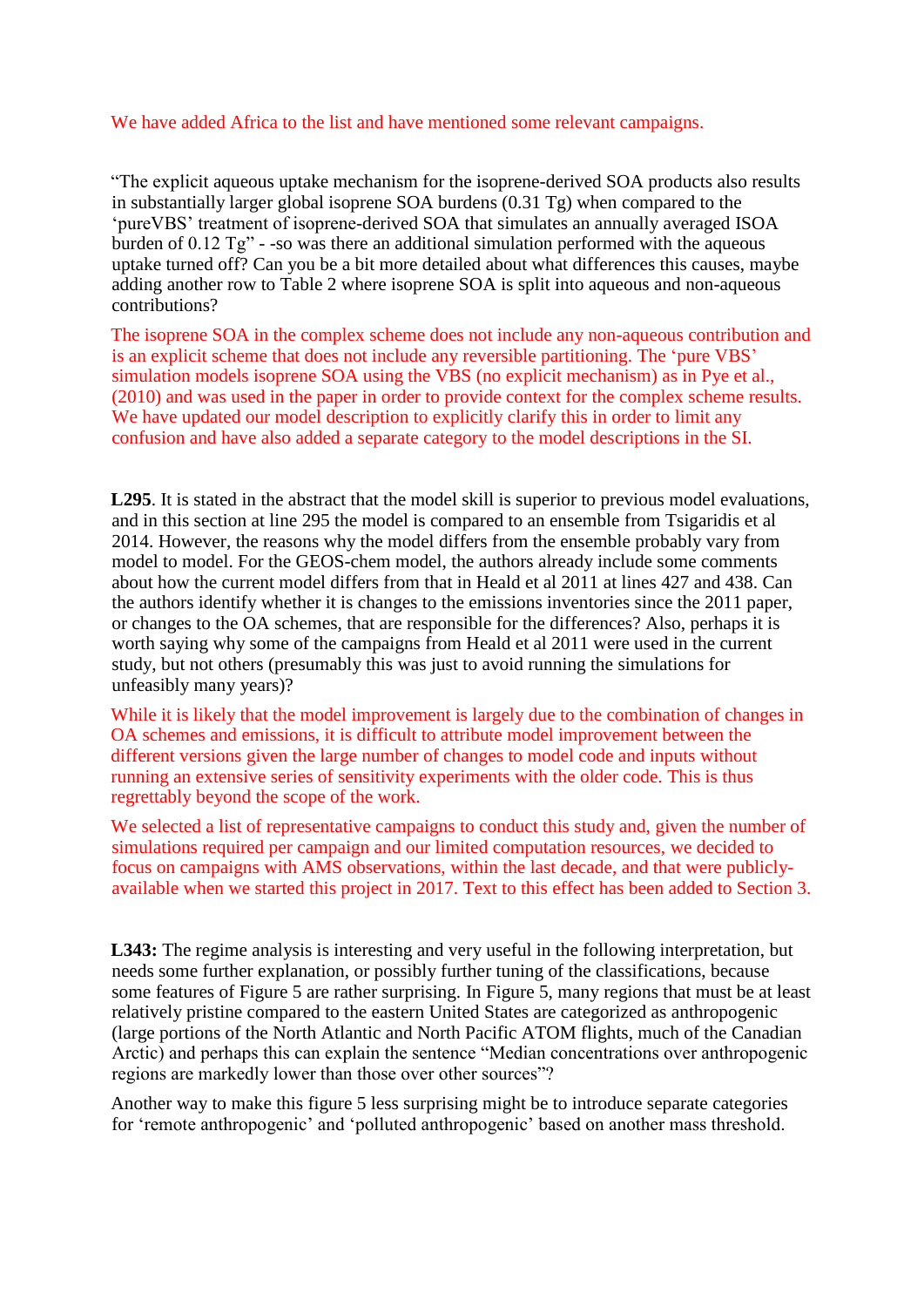We acknowledge the reviewer's concern and have modified the paragraph to explicitly state that our classification of anthropogenic OA (and indeed all other categories) includes both 'fresh' and 'aged' regions which, particularly in the case of anthropogenic SOA, explains the lower median. The regime analysis is imperfect but is intended to provide broad classification and we have found that adding additional categories over the ones currently in the study can be overwhelming while adding little to the underlying classification that is based on a relative weighting as opposed to an absolute one. With regards to the North Pacific, we track much of that pollution to east Asian emissions from China and the surrounding countries, while the North Atlantic is influenced by both European and African emissions.

Then, it looks like most of the eastern USA is classified as "remote". Is "remote" being plotted on top of "anthropogenic" for example, so the high volume of data would cause misleading results where only the last plotted regime shows up? Or is the North Atlantic characterized as anthropogenic because the aerosol mass concentration can be quite high due to a lot of dust (and the North Pacific, potentially, due to volcanic sulfur). Could other aerosol types have been included in the 'aggregate OA mass concentration' threshold of 0.2mugsm3?

As the reviewer points out, the reason there appear to be a number of remote points over the eastern US is due to the density of observations, resulting in observations in the upper troposphere that are below 0.2 ug/m3 (and thus, 'remote') being plotted over points lower in the troposphere. We have added a few lines to the paragraph in order to explicitly clarify this. The regime analysis has been conducted exclusively with OA concentrations and is thus not influenced by other aerosol types. The reason portions of the North Atlantic are classified as anthropogenic is because they do not meet the threshold for remote concentrations (0.2 μg sm<sup>-3</sup>) and are composed of a minimum of 70% anthropogenic OA (from various continental sources)

The classification would presumably be quite different if the figure was remade using regime types from the complex scheme rather than the simple scheme. Perhaps this would be interesting to try, just to reproduce Figure 5 (no need to repeat the whole analysis!) It would overcome the shortcoming of the simple scheme already mentioned in the text that it tends to count (for example) anthropogenically influenced biogenic SOA as anthropogenic SOA.

In an attempt to address the reviewer's comment, we experimented with source regimes using the complex scheme, however, given the complexities involved in partitioning the POA it is difficult to separate the contribution from anthropogenic and fire sources without large structural changes to the code along with the addition of a number of new tracers (and repeating a suite of simulations).

**Figures 7 and 8** show that in the remote/marine region, the two schemes also disagree radically on whether the aerosol is primary or secondary, above 2km altitude. This is well discussed in the first paragraph of the conclusion but also seems worthy of greater emphasis and discussion in the paper around line 505. It is remarkable how well both schemes reproduce observations despite this (at least in Figure 7 and in summer, and even the lack of variability noted at line 378 does not seem to be a large effect in Figure S2). It makes sense that semivolatile POA gets to high altitude more effectively than non-volatile POA, so it stands to reason that the complex scheme is doing well. So then it seems surprising that overall the model with complex POA and simple SOA, from fig S7, seems to underestimate OA in the remote region (negative NMB)- if I understand how the NMB is defined, it should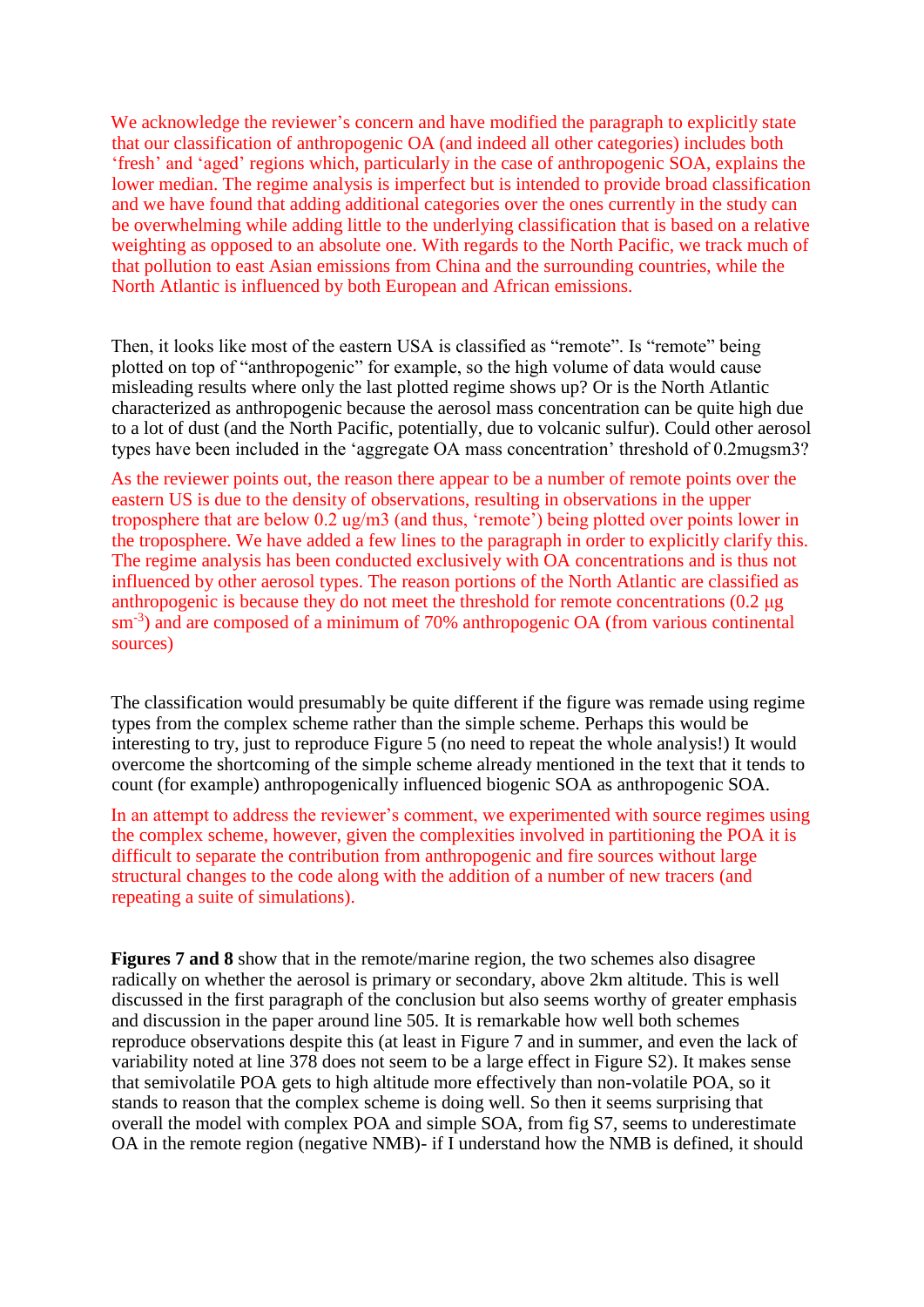overestimate it. Similarly, the reverse arrangement, with simple POA and complex SOA, should underestimate, but the NMB is positive. What does the altitude profile look like?

There are several ways to calculate NMB – please can the authors include an equation somewhere in the text to define it?

We agree that it is surprising that the simple and complex scheme broadly track each other given the large differences in OA contributions from the different sources. We have added a short discussion on this topic. We have also included an additional section on why we chose  $R<sup>2</sup>$  and NMB as representative metrics in the main text and have included the equations for how we calculate both metrics. The simple SOA is non-volatile and is thus less sensitive to the altitude profile than the complex SOA. This results in a larger complex SOA loading at higher altitudes and leads to a larger NMB.

**In Figure 8**, ATOM-2-W shows both models substantially overestimate SOA at high altitude, while ATOM-1-W is fine. This is explained in the text as a seasonal effect, L455. Does the overestimate square with the near-perfect agreement in Figure 7 remote/marine?

The overestimated ATom points are classified as Anthropogenic, not remote. This is why the overestimate is not present in the remote comparison.

I realise this is outside the scope of the current study, but do the authors intend to make use of a fuller range of capabilities of the ToF-AMS in tracking signatures of different aerosol sources – for example signatures of biomass burning (f60), SOA (f44) etc, relevant fragment ratios, etc, etc in future work? Or even PMF factors? I'm not an instrumentation expert, but my understanding is that the ToF-AMS can provide much richer information than simply OA, sulfate, and total mass concentrations, and this could be used in future model evaluations to great effect. It is also one reason why the observation dataset is substantially improved relative to Heald et al 2011. I think this merits a comment in the conclusions alongside the comments about the importance of additional observational constraints from new campaigns, since the expense of new observations would be much easier to justify once the existing datasets have been fully exploited.

We wholeheartedly agree with the reviewer! Unfortunately, such tracers, PMF factors, and P-ToF size distributions are typically not provided in publically-accessible datasets. We have added a statement in the conclusions addressing this point and stating that the standardized reporting of chemical signatures from AMS data could enable further model evaluation.

## **Technical comments**

Figure 6, 10, and S2: the colors are confusing compared to the AMS conventions, please use red for sulfate and green for complex OA.

We apologize for the confusion; given our use of two OA schemes, we could not use standard "AMS green" for organics, so decided to differentiate these throughout with red and blue. As a result, we cannot use red for sulfate. However, we agree that using green could be confusing and have changed the sulfate plots to purple so as to be clearly differentiated from the AMS color scheme.